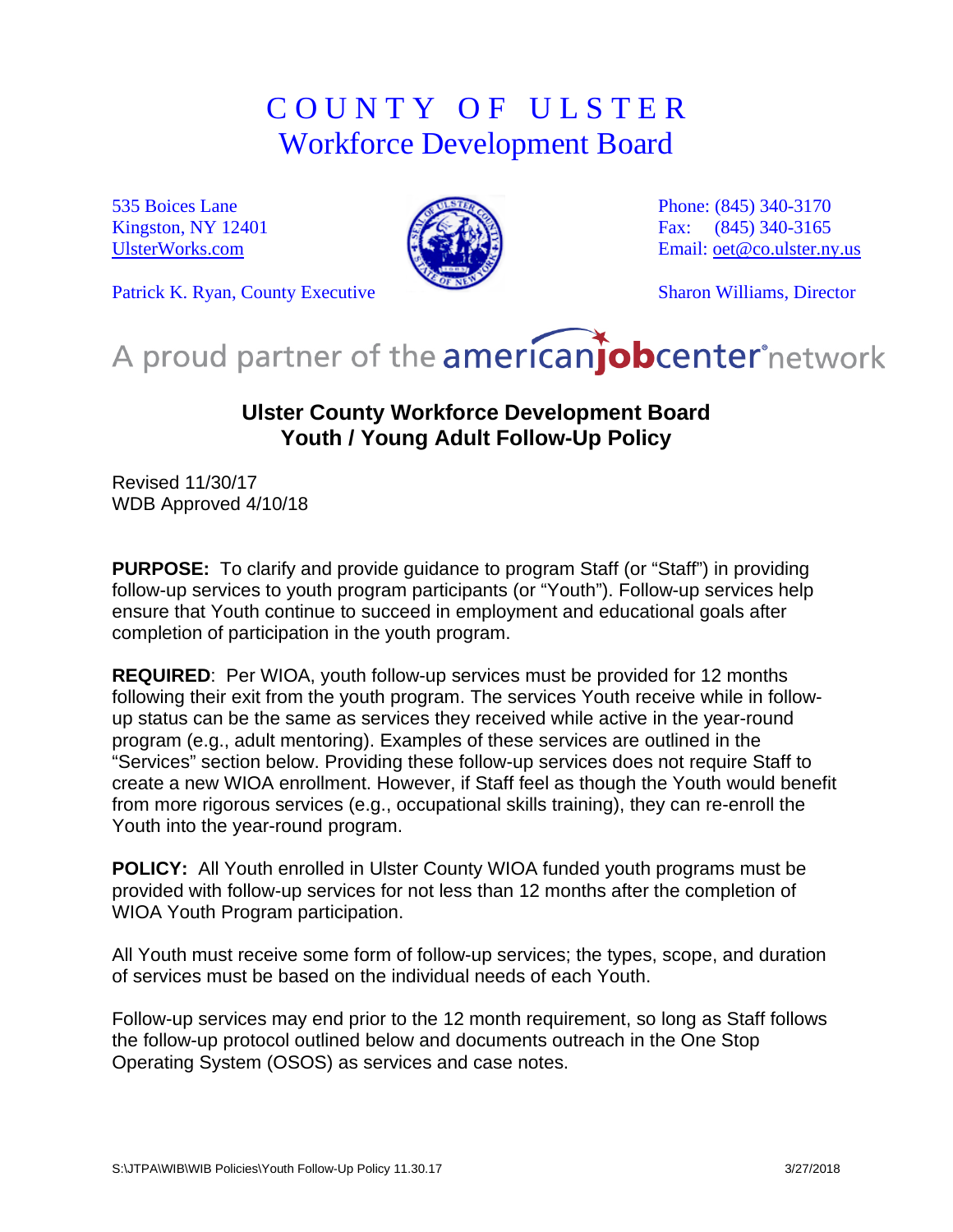**SERVICES:** Follow-up services (or "Services") are individualized to Youth customers. Services should provide continued assistance as needed after participation and assist Youth with transition to or retention in employment or further education.

Follow-up services may include but are not limited to:

- 1) Leadership development and supportive services:
	- a) Leadership development includes opportunities that encourage responsibility, employability and other positive social behaviors, such as:
		- Exposure to postsecondary educational opportunities;
		- Community and service learning projects;
		- Peer-centered activities, including peer mentoring and tutoring;
		- Organizational and team work training, including team leadership training;
		- Training in decision making, including determining priorities; and
		- Citizenship training, including life skills such as parenting, work behavior training, and budgeting of resources.
	- b) Supportive services include:
		- Linkages to community services;
		- Assistance with transportation;
		- Assistance with child care and dependent care;
		- Assistance with housing;
		- Referrals to medical services; and
		- Assistance with uniforms or other appropriate work attire and work related tools, including items such as eye glasses and protective eye gear.
- 2) Academic support and advancement including tracking the progress of Youth in education, including regular contact with Youth participant's academic advisor, to address education related problems that arise; career counseling and remediation.
- 3) Regular contact with a Youth participant's employer, including assistance in addressing work-related problems that arise;
- 4) Assistance in securing better paying jobs, career pathway development, and further education or training;
- 5) Work-related peer support groups;
- 6) Adult mentoring; and/or
- 7) Services necessary to ensure the success of Youth participants in employment and/or post-secondary education.

#### **PROCEDURE:**

1) Upon enrollment in the Year Round WIOA Youth Employment Program, Youth will complete a follow-up form that will provide a phone number, email address, and names of up to three additional contacts (e.g, employers, relatives, and/or education/training organization) who can be contacted for information regarding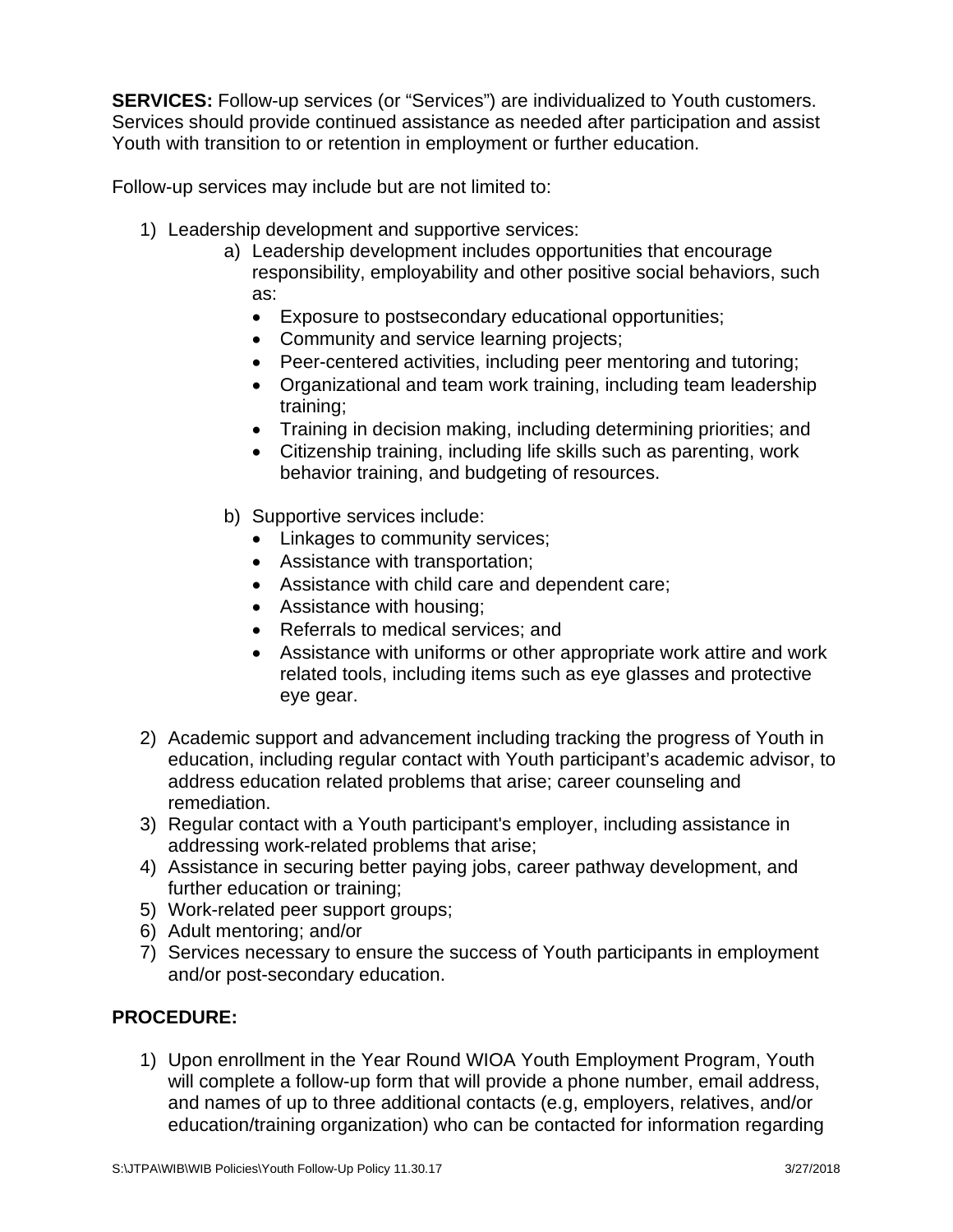Youth (if the Youth is not reachable). See **ATTACHMENT A** for this document for follow-up contact information**.**

- 2) Prior to exiting the Year Round Program, the follow-up procedure will be reviewed with the Youth. Staff and Youth will discuss and decide upon appropriate follow-up services. **ATTACHMENT A** should be reviewed and updated as needed.
- 3) Follow-up services can start immediately after an Actual End Date has been entered for the last open service on the Youth's record in OSOS, but may begin as late as 90 days after the end of the last Youth Service. There is no need to wait for OSOS to generate the exit date (90 days from the last date of service) to provide follow-up services. Follow-up services do not extend the enrollment or create a new enrollment, as long as they are entered as "Follow-up" in the "Program Service Type" field in OSOS.
- 4) Contact:

In providing follow up services, Staff must contact Youth or, if Youth cannot be reached, one or more of the contacts the Youth identified on **ATTACHMENT A** to discuss Youth's progress in employment or education; this contact must be made during  $2^{nd}$  and  $4^{th}$  Quarter after last youth service via phone, email, U.S. mail, in-person, text message or through social media.

**Note:** If the Youth contact Staff, this will count as follow-up and should be entered in OSOS as a follow-up service.

OSOS can be used to help Staff set reminders to contact Youth. Reminders can be scheduled using the "Next Contact Date" option on the Services tab in OSOS. In addition, Staff should create a case note using the "Comments" button when entering a follow-up service.

5) If Staff contacts Youth and Youth reports no need for services during that contact, this should be fully documented as a follow-up service in OSOS and should also be captured in a case note in the OSOS "Comments" button. Followup services should continue to be offered following the schedule above to monitor the Youth's status and needs.

**REFUSAL/LOSS OF CONTACT**: Staff may end a Youth's follow-up services in less than twelve (12) months if Staff receives this request in writing from the youth/young adult via email, US mail, text message, or social media.

Contact dates and information must be entered as case notes in the OSOS "Comments" button to show that the contact policy threshold was reached.

#### **EXEMPTIONS/ EARLY TERMINATION:**

**WIOA Exclusions**: Not all Youth exiters are required to be provided followup services. The following reasons are exclusions from performance measures that do not require follow-up of the Youth (See TEGL 10-16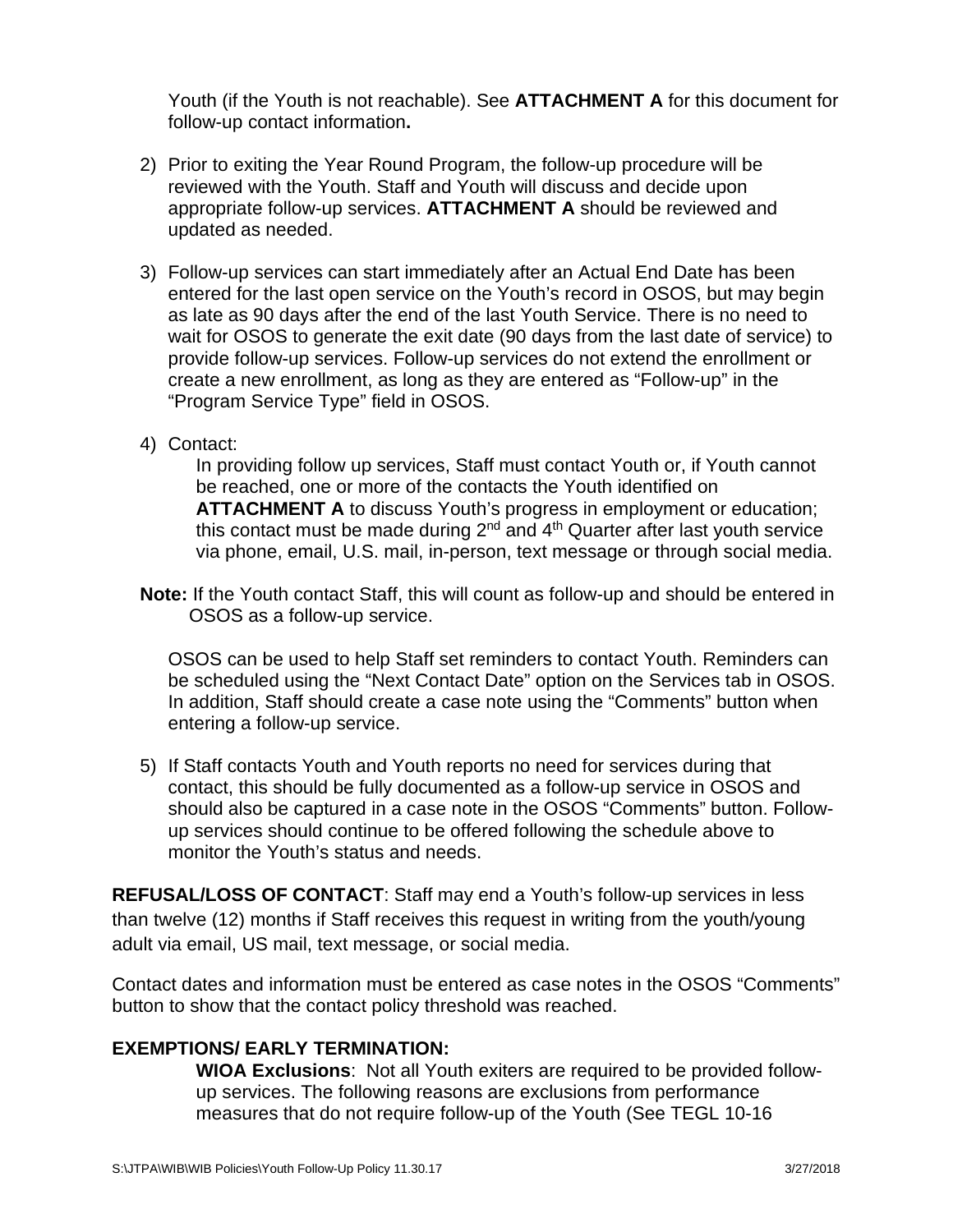Attachment 2-Table B for full definitions). The reason for the exclusion must be documented in OSOS comments/Case notes. A Youth may be exempt from or not need follow up if the Youth:

- Is incarcerated or is institutionalized for medical treatment;
- Is receiving medical treatment and treatment is expected to last longer than 90 days;
- Is deceased;
- Is a member of Reserve Armed Forces called to Active Duty;
- Is in foster care system and has been relocated or transferred as a part of the foster care program/system.